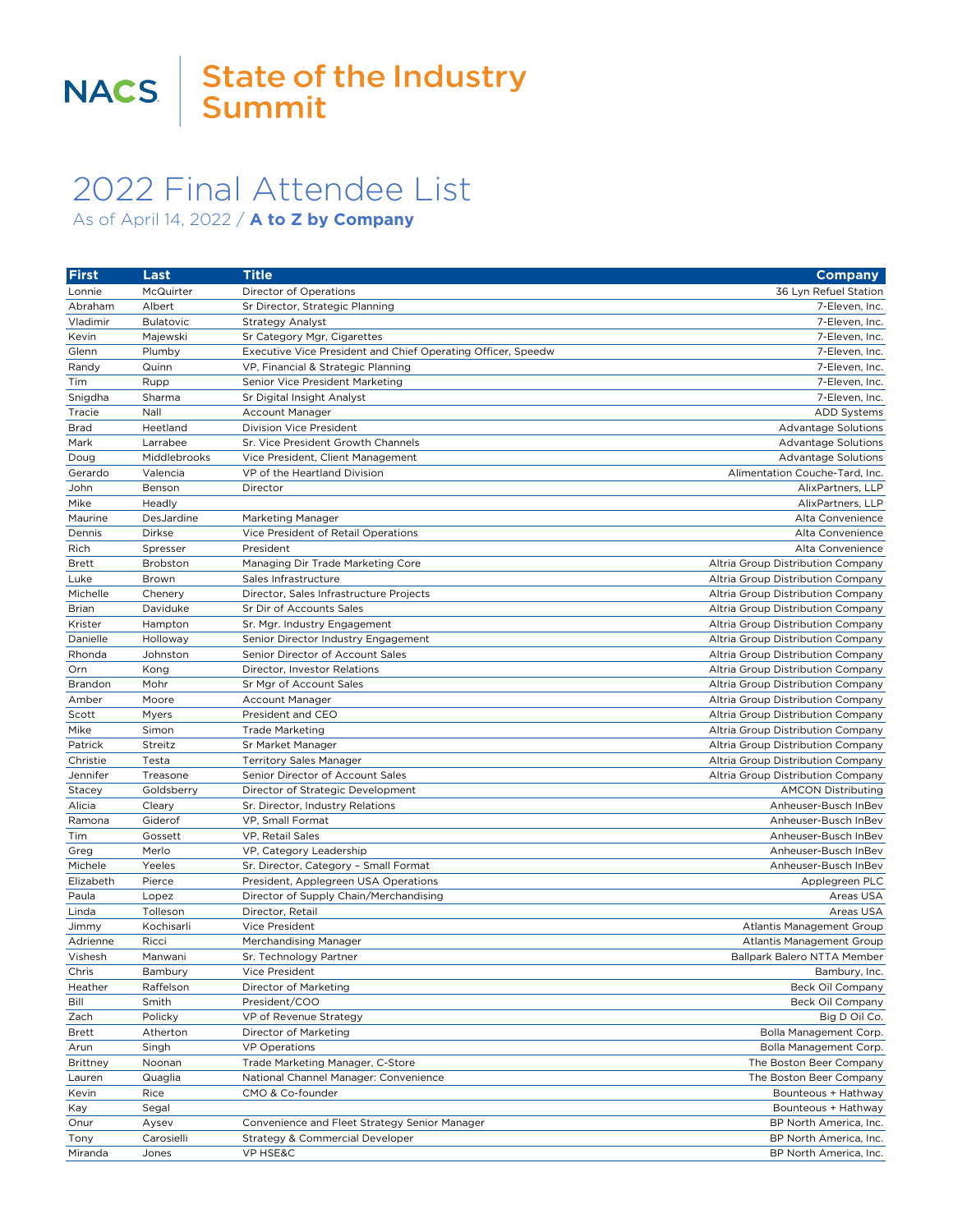| <b>First</b> | Last           | <b>Title</b>                                                | Company                             |
|--------------|----------------|-------------------------------------------------------------|-------------------------------------|
| Humberto     | Marroquin      | VP Mobility and Convenience West Coast Arco/ampm            | BP North America, Inc.              |
| Luisa        | Salazar        | Director of Trading and Offer Development, ampm             | BP North America, Inc.              |
| Joe          | Seeger         | <b>Customer Marketing Specialist</b>                        | BP North America, Inc.              |
| Kim          | Tucker         | Marketing Analyst                                           | BP North America, Inc.              |
| Leslie       | Powell         | Sr. Business Analyst                                        | Bunn-O-Matic Corporation            |
| Ashley       | Marcellus      | <b>Account Executive</b>                                    | Burdette Beckmann Inc.              |
| John         | Ripley         | <b>Broker</b>                                               | Burdette Beckmann Inc.              |
| Max          | Weiner         | Vice President Convenience SE-NW                            | Burdette Beckmann Inc.              |
|              |                |                                                             |                                     |
| Ray          | Harrison       | Chief Marketing Officer                                     | CAL's Convenience, Inc.             |
| Andrew       | Burrow         | Business Development & Category Manager                     | Campbell Oil Company & BellStores   |
| Brian        | Burrow         | President/CEO                                               | Campbell Oil Company & BellStores   |
| Graham       | <b>Burrow</b>  | <b>Inventory Controls Manager</b>                           | Campbell Oil Company & BellStores   |
| Julie        | Burrow         | Board of Director                                           | Campbell Oil Company & BellStores   |
| Mark         | Draa           | CFO                                                         | Campbell Oil Company & BellStores   |
| Mitch        | Merriman       | Director, Store Operations                                  | Campbell Oil Company & BellStores   |
| Paul         | <b>Bradley</b> | <b>Customer Vice President</b>                              | Campbell's                          |
| Yvonna       | Matthis        | Customer Vice President, Convenience channel                | Campbell's                          |
| Richard      | Amador         | Head of Convenience & Gas Banking                           | Capital One Bank                    |
| Jeffrey      | Gonzalez       | VP Convenience and Gas Banking                              | Capital One Bank                    |
| Jason        | Noll           | SVP, Convenience and Gas Banking                            | Capital One Bank                    |
| Michael      | Quinn          | SVP, Convenience and Gas Banking                            | Capital One Bank                    |
| Tony         | Timpanaro      | Senior Vice President • Regional Commercial Banking         | Capital One Bank                    |
| Adam         | Rowan          | National Account Lead                                       | Cargill, Inc.                       |
|              |                |                                                             |                                     |
| Julie        | Jackowski      | Chief Legal Officer & Secretary (former)                    | Casey's General Stores, Inc.        |
| Darren       | Rebelez        | President and CEO                                           | Casey's General Stores, Inc.        |
| Dean         | Rottinghaus    | Software Engineer Manager                                   | Casey's General Stores, Inc.        |
| Shelby       | Schaefer       | Sr. Site Merchandising Specialist                           | Casey's General Stores, Inc.        |
| Art          | Sebastian      | Vice President, Digital Customer Experience                 | Casey's General Stores, Inc.        |
| Lindsey      | Shepard        | <b>Collaboration Portal Manager</b>                         | Casey's General Stores, Inc.        |
| Paul         | Zolnierczyk    | Engineer Manager                                            | Casey's General Stores, Inc.        |
| Sean         | Burke          | Officer                                                     | Cash Depot                          |
| David        | Charles Jr.    | <b>Territory Manager</b>                                    | Cash Depot                          |
| David        | Charles Sr.    | President                                                   | Cash Depot                          |
| Purvesh      | Patel          | <b>CTO</b>                                                  | Cash Depot                          |
| Garrett      | Young          | Director of Retail                                          | <b>CBH Cooperative</b>              |
| Dan          | Hanolt         | Controller                                                  | Center Independent Oil Stores LLC   |
| Chris        | Mathias        | <b>Operations Manager</b>                                   | Center Independent Oil Stores LLC   |
| Christian    | Stein          |                                                             | Center Independent Oil Stores LLC   |
|              |                | Managing Member                                             |                                     |
| Mohammed     | Hossain        | Director of Purchasing                                      | Chestnut Petroleum Dist., Inc.      |
| Faheem       | Jamal          | Director of C-Store Operations                              | Chestnut Petroleum Dist., Inc.      |
| Farris       | Jamal          | Food Service Manager                                        | Chestnut Petroleum Dist., Inc.      |
| Kelly        | Bedolli        | VP Accounting & Finance                                     | Chronister Oil Company dba Qik-n-EZ |
| Damon        | Cranford       | CEO                                                         | Chronister Oil Company dba Qik-n-EZ |
| Gary         | Braaten        | Director, Retail Development                                | CHS Inc. (CENEX)                    |
| Don          | Emery          | Manager, POS Applications & Product                         | CHS Inc. (CENEX)                    |
| Steven       | Haase          | General Manager                                             | CHS Inc. (CENEX)                    |
| Carson       | Jones          | <b>Accounting Manager</b>                                   | CHS Inc. (CENEX)                    |
| Bryon        | Witzel         | <b>Retail Business Specialist</b>                           | CHS Inc. (CENEX)                    |
| Julie        | Farmer         | Adult Beverage Category Manager-                            | Circle K Grand Canyon Region        |
| Joe          | McCorkle       | VP, Global Sales                                            | Clear Demand, Inc.                  |
| Bob          | Stein          | General Manager, C-Store Division                           | Clear Demand, Inc.                  |
|              |                |                                                             |                                     |
| Guy          | Robinson       | Senior Manager Convenience                                  | Clif Bar & Company                  |
| Eric         | Russell        | Director, Small Format                                      | Clif Bar & Company                  |
| Carlton      | Austin         | Director of Convenience Retail Strategy & Commercialization | Coca-Cola Company                   |
| Galen        | Howe           | Sr. Manager Retail Channel Strategy                         | Coca-Cola Company                   |
| Kevin        | LeMoyne        | SVP Customer Leadership, Retail & On Premise, South         | Coca-Cola Company                   |
| Krista       | Schulte        | Vice President, Industry Affairs                            | Coca-Cola Company                   |
| Paula        | Weeks          | Director, Industry Communications                           | Coca-Cola Company                   |
| Keith        | <b>Broviak</b> | Chief Marketing Officer                                     | Coen Markets, Inc.                  |
| Colin        | Dornish        | Sr. Director of Operations                                  | Coen Markets, Inc.                  |
| Charles      | McIlvaine      | Chairman/CEO                                                | Coen Markets, Inc.                  |
| Gray         | Taylor         | <b>Executive Director</b>                                   | Conexxus                            |
| Linda        | Toth           | Managing Director                                           | Conexxus                            |
| Jennifer     | Odom           | VP, National Accounts- Convenience                          | <b>Constellation Brands</b>         |
|              |                |                                                             |                                     |
| Josh         | Van Reen       | Sales Director                                              | <b>Constellation Brands</b>         |
| Gabe         | Purvis         | <b>VP Sales</b>                                             | The Convenience Group, LLC          |
| Donald       | Rhoads         | President/CEO                                               | The Convenience Group, LLC          |
| Nick         | Marino         | Vice President, Retail Sales                                | <b>CORD Financial Services</b>      |
| Chad         | <b>Beck</b>    | Vice President, Corporate Sales                             | Core-Mark & Eby-Brown               |
| Sandra       | D'Asaro        | VP, Sales Technology                                        | Core-Mark & Eby-Brown               |
| Jim          | Hachtel        | Director of Category Management                             | Core-Mark & Eby-Brown               |
| Bill         | Stein          | EVP, Operations                                             | Core-Mark & Eby-Brown               |
|              |                |                                                             |                                     |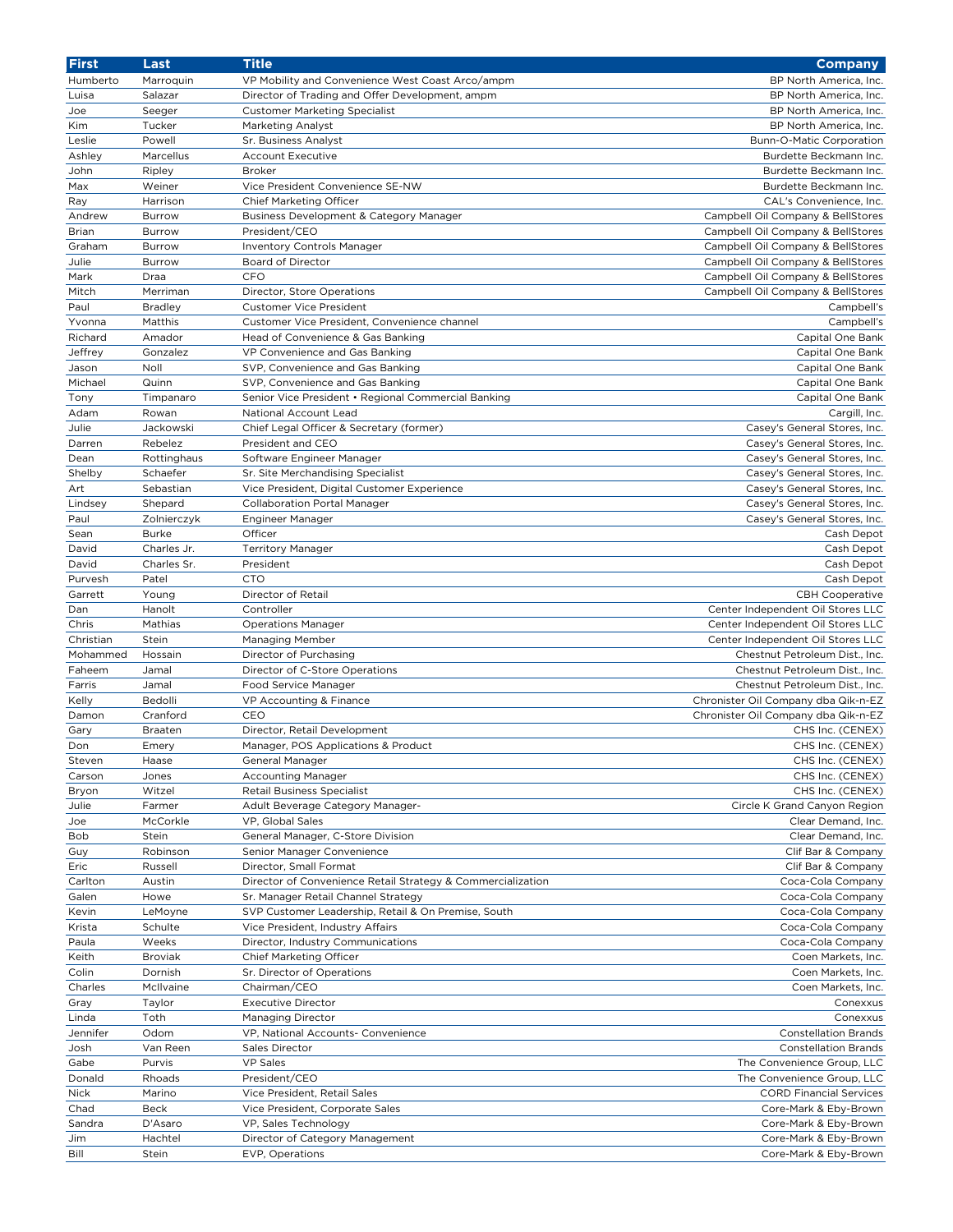| <b>First</b>     | Last               | <b>Title</b>                                                       | <b>Company</b>                                  |
|------------------|--------------------|--------------------------------------------------------------------|-------------------------------------------------|
| John             | Harris             | President                                                          | Coulson Oil Company dba Road Runner             |
| Jeff             | Neihart            | Vice President                                                     | CROSSMARK                                       |
| Doug             | Woodward           | VP for C-Store, Dollar, DIY and Home Hardware                      | <b>CROSSMARK Convenience</b>                    |
| De Lone          | Wilson             | President                                                          | Cubby's, Inc.                                   |
| Mike             | Wilson             | <b>Chief Operating Officer</b>                                     | Cubby's, Inc.                                   |
| Mark             | Musial             | Manager of FP&A                                                    | Cumberland Farms, Inc.                          |
| Huong            | Hogan              | Senior Manager Financial Reporting                                 | Dash In Food Stores, Inc.                       |
| William          | Shekarian          | Director Financial Planning & Analysis                             | Dash In Food Stores, Inc.                       |
| James            | Clifford           | Vice President, Strategy & Analytics                               | Delek US                                        |
| Darshan          | Gad                | Senior Vice President, Retail Sales, Marketing & Innovation        | Delek US                                        |
| Tony             | Miller             | President, Retail                                                  | Delek US                                        |
| Matthew          | McDonnell          | Detail Customer Advisor                                            | Delta Sonic Car Wash Systems                    |
| Steve            | Thornberry         | VP, Sales                                                          | DemandTec by Acoustic                           |
| Michael          | Cook               | Strategic Alliance Manager                                         | Dover Fueling Solutions                         |
| George<br>Ashley | Ubing<br>Pridon    | National Director - Convenience Channel<br>VP                      | E&J Gallo Winery<br>Ecolab                      |
| David            | Read               | National Account Manager, Convenience Stores, OEM                  | Ecolab                                          |
| George           | Fournier           | President                                                          | <b>EG America LLC</b>                           |
| Doug             | Carroll            | Director of Real Estate                                            | enmarket                                        |
| Matt             | Clements           | Vice President of Marketing                                        | enmarket                                        |
| <b>Brett</b>     | Giesick            | President                                                          | enmarket                                        |
| Jay              | Nelson             | CEO                                                                | Excel Tire Gauge, LLC                           |
| Kory             | Brown              | Controller                                                         | Fabulous Freddy's Carwash                       |
| Kent             | Meyer              | CFO                                                                | Family Express Corporation                      |
| Alex             | Olympidis          | President of Operations                                            | Family Express Corporation                      |
| Kirk             | Spencer            | <b>Director Sales</b>                                              | <b>Farmer Brothers</b>                          |
| Barry            | Stevens            | Director C-Stores National Accounts                                | <b>Farmer Brothers</b>                          |
| Ammar            | Ziadeh             | Owner                                                              | <b>FASTSTOP</b>                                 |
| Daniel           | Hennessy           | Chief Sales Officer                                                | FIFCO USA                                       |
| Kevin            | Kraft              | Director - Small Format                                            | <b>FIFCO USA</b>                                |
| James            | Holacka            | Executive Director   C&G Industry                                  | Fifth Third Bank                                |
| Mike             | Ross               | <b>Managing Director</b>                                           | Fifth Third Bank                                |
| <b>CJ</b>        | Recher             | Vice President, Marketing                                          | Five Star Food Service, Inc.                    |
| Tim              | Seaton             | Category Manager                                                   | Five Star Food Service, Inc.                    |
| Steve            | Gokey              | Director of Convenience & Retail                                   | General Mills, Inc.                             |
| April            | Stanford           | Zone Manager, Convenience South                                    | General Mills, Inc.                             |
| John             | Wotczak            | Category Management Manager                                        | General Mills, Inc.                             |
| Jon              | Cox                | VP & Chief Merchandising Officer                                   | GetGo Cafe+Market                               |
| Mike             | Jones              | Director of Operations & Marketing                                 | Good Oil Co., Inc.                              |
| Chuck            | Ryan               | Chief Operational Officer                                          | Good Oil Co., Inc.                              |
| Michael          | Bloom              | Executive Vice President & Chief Merchandising Off                 | GPM Investments, LLC                            |
| Ruth Ann<br>Don  | Lilly<br>Muscatell | Vice President of Merchandising and Marketing<br>SVP of Operations | GPM Investments, LLC<br>GPM Investments, LLC    |
| Kevin            | O'Brien            | CFO                                                                | Graham Enterprise, Inc.                         |
| Brian            | Wente              | VP/COO                                                             | Graham Enterprise, Inc.                         |
| Van              | Tarver             | Chairman of the Board                                              | GreenPrint LLC                                  |
| Tim              | Venghaus           | Director, Business Development                                     | GreenPrint LLC                                  |
| Sam              | Clements           | Account Manager - Electronic Payment Systems                       | GROWMARK, Inc.                                  |
| Kevin            | Farley             | <b>Chief Operating Officer</b>                                     | GSP                                             |
| Craig            | Neuhoff            | Director of New Business Development                               | GSP                                             |
| <b>Nick</b>      | Paich              | Convenience Industry Ambassador                                    | GSTV                                            |
| Daniel           | Trotzer            | EVP, Industry                                                      | GSTV                                            |
| Jeff             | Smith              | <b>CFO</b>                                                         | Han-Dee Hugo's, Inc.                            |
| Edward           | Wazney             | Director of Marketing                                              | Han-Dee Hugo's, Inc.                            |
| Fidaa            | Mohrez             | <b>Operations Manager</b>                                          | Hassan & Sons dba H&S Energy, LLC               |
| Michael          | Brown              | Dir C-Store Area Sales West                                        | The Hershey Company                             |
| Brent            | Cotten             | Vice President, Global Customer & Industry Affairs                 | The Hershey Company                             |
| Mark             | Kieffer            | Director Category Management - Small Format                        | The Hershey Company                             |
| Marissa          | Magnotta           | Director Cstore Central                                            | The Hershey Company                             |
| Brandon          | Mayer              | Director Category Strategy and Insights                            | The Hershey Company                             |
| Lisa             | Meyer              | Sr Dir Sales Planning Small Format                                 | The Hershey Company                             |
| David            | Onorato            | VP/GM Small Format                                                 | The Hershey Company                             |
| Phil             | Stanley            | Chief Sales Officer                                                | The Hershey Company                             |
| <b>Bradley</b>   | Chivington         | Senior Vice President                                              | High's of Baltimore, LLC                        |
| Raymond          | Huff               | President                                                          | HJB Convenience Corp. dba Russell's Convenience |
| Edward           | Holmes             | President/CEO                                                      | Holmes Oil Company, Inc.                        |
| Kathleen         | Byrd               | VP of Sales - FAFH                                                 | Home Market Foods, Inc.                         |
| Christine        | Lukkes             | Director, New Product Platforms                                    | Home Market Foods, Inc.                         |
| Karen            | Slaby              | Sales Operations & Marketing Manager                               | Home Market Foods, Inc.                         |
| Arist            | Mastorides         | CCO<br>Vice President of Sales                                     | Hostess Brands LLC<br><b>Hostess Brands LLC</b> |
| Scott<br>Jared   | Ward<br>Scheeler   | CEO                                                                | The Hub Convenience Stores, Inc.                |
|                  |                    |                                                                    |                                                 |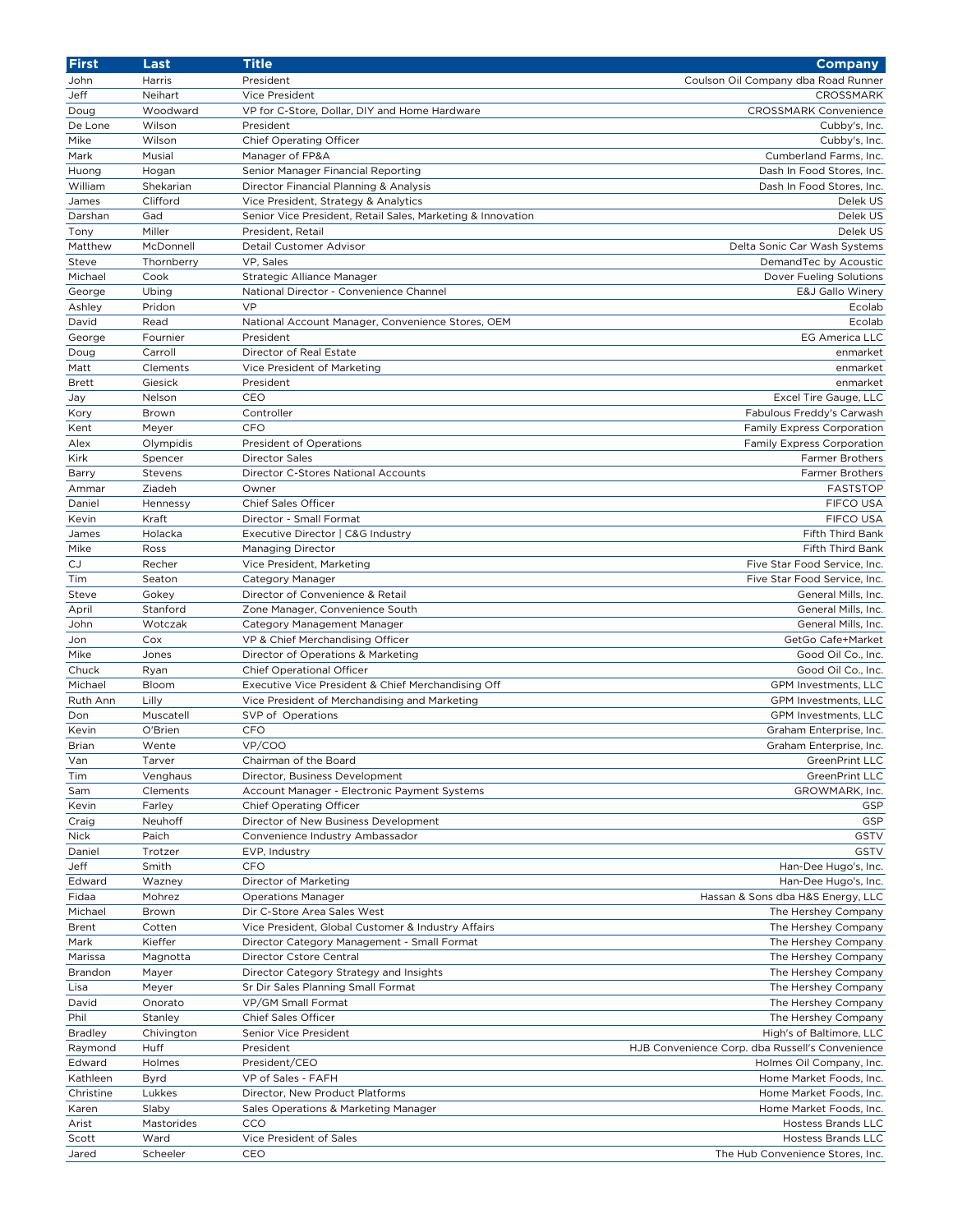| <b>First</b> | Last         | <b>Title</b>                                               | <b>Company</b>                                     |
|--------------|--------------|------------------------------------------------------------|----------------------------------------------------|
| Meg          | Kavanagh     | <b>Marketing Specialist</b>                                | Hunt Brothers Pizza                                |
| Susan        | Brewster     | Strategic Planning Lead                                    | <b>Hussmann Corporation</b>                        |
| Lisa         | <b>Biggs</b> | President/CEO & Co-Owner                                   | Impact 21                                          |
| Lucia        | Crater       | EVP Sales and Business Development                         | Impact 21                                          |
| Rob          | Gallo        | Chief Strategy & Marketing Officer                         | Impact 21                                          |
| George       | Abdoo        | Vice President of Sales                                    | Imperial Trading Company - S. Abraham & Sons, Inc  |
|              |              |                                                            |                                                    |
| Jeff         | Sandlin      | Director Retail Merchandising                              | Imperial Trading Company - S. Abraham & Sons, Inc. |
| Marie        | Wise         | VP, Marketing                                              | Imperial Trading Company - S. Abraham & Sons, Inc  |
| Jerry        | Cutler       | SVP, Sales                                                 | InComm Payments                                    |
| Mark         | Hanners      | VP, National Convenience                                   | InComm Payments                                    |
| Frank        | Squilla      | EVP, Industry & Trade Relations                            | InComm Payments                                    |
| Alex         | Clark        | Manager, Beverage Partnerships                             | Instacart                                          |
| Melissa      | Vonder Haar  | <b>Marketing Director</b>                                  | <b>iSEE Store Innovations, LLC</b>                 |
| Tyler        | Walter       | Strategic Account Manager                                  | <b>iSEE Store Innovations, LLC</b>                 |
| <b>Brad</b>  | Call         | Partner                                                    | J&T Management                                     |
| Jack         | Kofdarali    | President                                                  | J&T Management                                     |
| Kenny        | Kraft        | <b>Executive Director</b>                                  | J.P. Morgan Securities                             |
| Chris        | Braun        | <b>SR Vice President</b>                                   | Jay Petroleum, Inc.                                |
| Kevin        | Huffman      | President                                                  | Jay Petroleum, Inc.                                |
| Dyran        | Adderley     | Senior Manager                                             | JMEL Enterprises Limited                           |
| Ethan        | Moss         | President                                                  | <b>JMEL Enterprises Limited</b>                    |
|              |              |                                                            |                                                    |
| LaVerne      | Hunt         | Sr. Director FCDO SCDR                                     | Johnson & Johnson Consumer                         |
| Brian        | Laughlin     | Sr. Customer Development Manager, Specialty, Midwest Regio | Johnson & Johnson Consumer                         |
| Nick         | Rech         |                                                            | Johnsonville Sausage Co.                           |
| Tony         | Battaglia    | Sr. Strategic Key Account Director                         | <b>JUUL Labs</b>                                   |
| Adam         | <b>Byrne</b> | Senior Director, COE                                       | <b>JUUL Labs</b>                                   |
| Jordan       | Nicgorski    | Vice President, National & Strategic Chain Accounts        | <b>JUUL Labs</b>                                   |
| Rich         | Willemstein  | Sr. Director, Key Accounts, West                           | <b>JUUL Labs</b>                                   |
| Dan          | DeMeyer      | Sr. Director Commercial Strategy                           | Kellogg Company                                    |
| Ryan         | Herrin       | Director of Business Development                           | Kellogg Company                                    |
| Sarah        | Vilim        | Sales Director                                             | Keurig Dr Pepper                                   |
| <b>Brett</b> | Kimmes       | Supervisor                                                 | Kimmes Enterprises LLC dba Kimmes Country Stores   |
| Marie        | Kimmes       | CFO                                                        | Kimmes Enterprises LLC dba Kimmes Country Stores   |
| Rachael      | Banks        | Director of Convenience                                    | KIND Snacks LLC dba KIND Snacks                    |
| Nicole       | Carr         | Customer Sales Lead                                        | The Kraft Heinz Company                            |
|              | Ward         | Director of C-Store                                        | The Kraft Heinz Company                            |
| Angel        |              |                                                            | Krispy Krunchy Foods, LLC                          |
| Chris        | Rohr         | Director of National Accounts                              |                                                    |
| Stuart       | Taylor       | VP, BIA                                                    | Kum & Go, L.C.                                     |
| Adam         | Bell         | Commercial Accounts/Entry Business Analyst                 | Kwik Trip, Inc.                                    |
| Sean         | Callister    | Data and Analytics Supervisor                              | Kwik Trip, Inc.                                    |
| Will         | Churchill    | Merchandising Manager                                      | Kwik Trip, Inc.                                    |
| Tom          | Colbert      | Director of IT                                             | Kwik Trip, Inc.                                    |
| Jay          | Ellingson    | Chief Scientific Officer                                   | Kwik Trip, Inc.                                    |
| Jason        | Gilberts     | <b>Fuel Pricing Supervisor</b>                             | Kwik Trip, Inc.                                    |
| Alyssa       | Kartman      | Strategic Initiatives Project Manager                      | Kwik Trip, Inc.                                    |
| Cody         | Key          | <b>Financial Planning Analyst</b>                          | Kwik Trip, Inc.                                    |
| Eric         | Kruse        | Logistics Supply Chain Manager                             | Kwik Trip, Inc.                                    |
| Steve        | Loehr        | Vice President                                             | Kwik Trip, Inc.                                    |
| Mark         | Meisner      | Director of Marketing & Advertising                        | Kwik Trip, Inc.                                    |
| Ryan         | Papenfuss    | Dispatch Manager                                           | Kwik Trip, Inc.                                    |
| Erik         | Peterson     | Director of Store Engineering                              | Kwik Trip, Inc.                                    |
| Carl         | Rick         | Training Manager/Owner                                     | Kwik Trip, Inc.                                    |
|              |              |                                                            |                                                    |
| Micah        | Rupprecht    | Category Manager                                           | Kwik Trip, Inc.                                    |
| Greg         | Scriver      | VP Procurement & Marketing                                 | Kwik Trip, Inc.                                    |
| Ali          | Van Dalen    | Senior Category Manager                                    | Kwik Trip, Inc.                                    |
| Jake         | Vogel        | Director of Category Management and Procurement            | Kwik Trip, Inc.                                    |
| David        | Wagner       | Controller                                                 | Kwik Trip, Inc.                                    |
| Jeff         | Wrobel       | Vice President/CFO                                         | Kwik Trip, Inc.                                    |
| Joe          | Zietlow      | Director of Category Management and Procurement            | Kwik Trip, Inc.                                    |
| Varish       | Goyal        | CEO                                                        | Loop Neighborhood Markets                          |
| Jonathan     | Louie        | CFO                                                        | Loop Neighborhood Markets                          |
| Pervez       | Pir          | President of Retail                                        | Loop Neighborhood Markets                          |
| Sara         | Clifford     | SR. Manager of Analytics and Data Science                  | Love's Travel Stops                                |
| Casey        | Creegan      | Manager of Merchandising                                   | Love's Travel Stops                                |
| Dave         | Frankenfield | VP of Marketing                                            | Love's Travel Stops                                |
| Ashley       | Gockstetter  | Director of Customer Strategy, Loyalty & Analysis          | Love's Travel Stops                                |
| Adam         | Ruessler     | Manager of Consumables                                     | Love's Travel Stops                                |
| Kyle         | Sloan        | Category Manager                                           | Love's Travel Stops                                |
| Marty        | Feldman      | National Account Manager                                   | Lucas Oil Products                                 |
| Don          | <b>Burke</b> | Senior Vice President                                      | Management Science Associates                      |
| Tom          | Bowden       | Chief Marketing Officer                                    | MAPCO Express, Inc.                                |
| Frederic     | Chaveyriat   | Chief Executive Officer                                    | MAPCO Express, Inc.                                |
| Keith        | Slater       | Chief Financial Officer                                    | MAPCO Express, Inc.                                |
| Mark         | Squire       | Photographer                                               | Mark Squire Photography, LLC                       |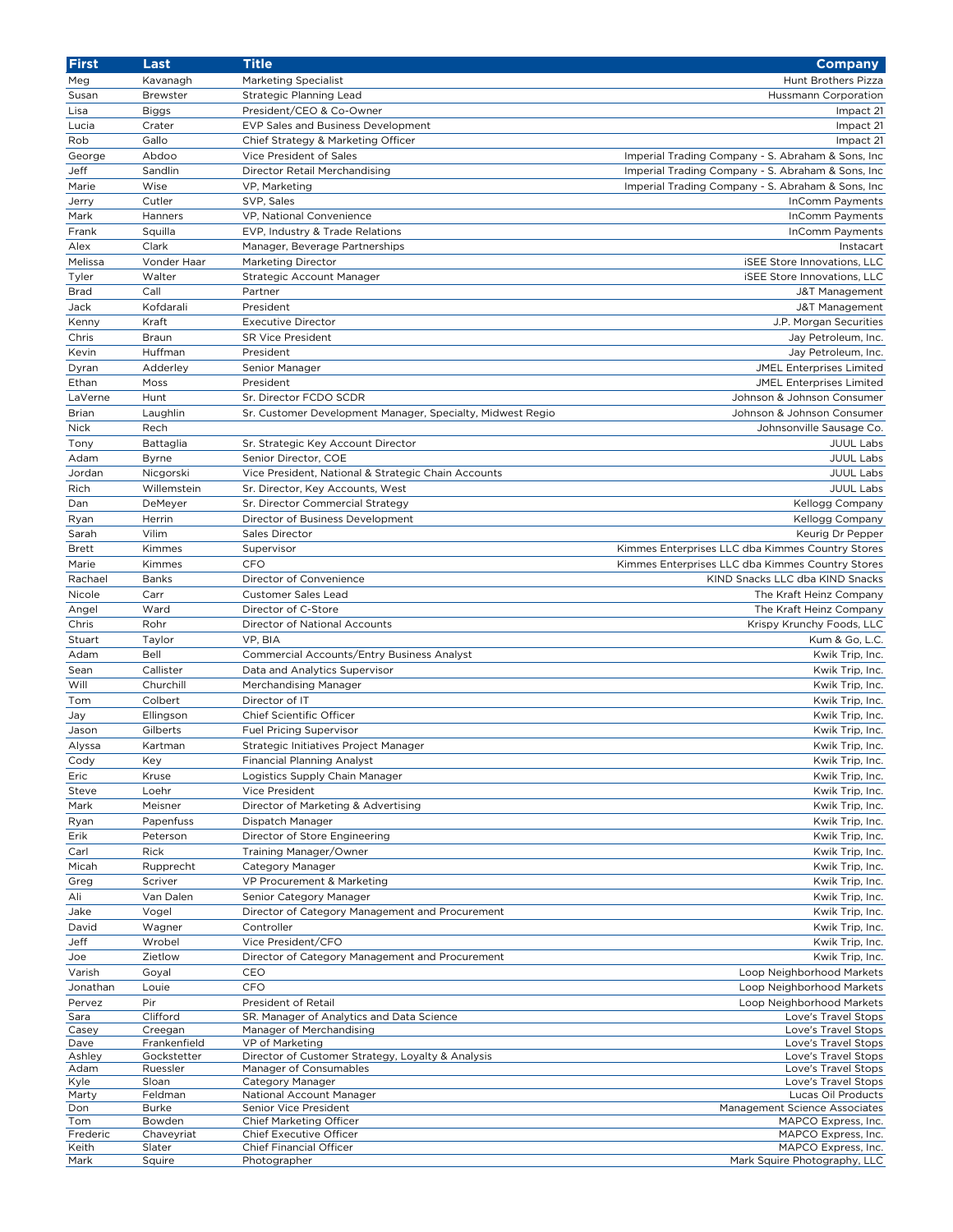| <b>First</b>   | Last           | <b>Title</b>                                              | <b>Company</b>                                |
|----------------|----------------|-----------------------------------------------------------|-----------------------------------------------|
| Jim            | Dodge          | Vice President, C-Store Sales                             | Mars Wrigley                                  |
| Mike           | Gilroy         | VP, Trade Development & Sponsorship                       | Mars Wrigley                                  |
| <b>Brad</b>    | Hunt           | Director, Central                                         | Mars Wrigley                                  |
| Spencer        | Cavalier       | Co-Head of Downstream Energy & Convenience Retail Investm | Matrix Capital Markets Group, Inc.            |
| Cedric         | Fortemps       | Co-Head of Downstream Energy & Convenience Retail Investm | Matrix Capital Markets Group, Inc.            |
| Tyler          | Call           | Chief Financial Officer                                   | Maverik, Inc.                                 |
| <b>Brian</b>   | Hyde           | Director FP&A                                             | Maverik, Inc.                                 |
|                |                |                                                           |                                               |
| Chuck          | Maggelet       | CEO/Chief Adventure Guide                                 | Maverik, Inc.                                 |
| Steve          | Rupe           | Controller                                                | Maverik, Inc.                                 |
| Rob            | Arnold         | Quality and Risk Management                               | Max Arnold & Sons, Inc. dba Max Fuel Express  |
| <b>Bradley</b> | Cornelius      | Sr. Accountant                                            | Max Arnold & Sons, Inc. dba Max Fuel Express  |
| Scot           | Fleck          | Director of Sales, West                                   | McLane Company, Inc.                          |
| Sean           | Luce           | Director                                                  | McLane Company, Inc.                          |
| Mike           | Broughal       | Fuel Buyer                                                | Meijer, Inc.                                  |
| Adam           | Whitney        | VP of Convenience                                         | Meijer, Inc.                                  |
| Jennifer       | Bach           | Senior Director of Operations                             | MFA Oil Company Break Time                    |
| Jeffrey        | Ziegler        | <b>VP Finance</b>                                         | Midwest Petroleum Company                     |
| <b>Buz</b>     | Cady           | Director, Shopper Marketing                               | Molson Coors Beverage Company                 |
| Brian          | Feiro          | Chief Customer Officer                                    | Molson Coors Beverage Company                 |
| Russell        | Fowler         | Sr. Manager Category Solutions                            | Molson Coors Beverage Company                 |
|                |                |                                                           |                                               |
| Jim            | Hughes         | Vice President Sales, Convenience                         | Molson Coors Beverage Company                 |
| Katie          | Bennett        | Director of Sales                                         | Mondelez International                        |
| Rick           | <b>Brindle</b> | VP Industry Development                                   | Mondelez International                        |
| Stacey         | Giacono        | Sr. Category Advisor                                      | Mondelez International                        |
| Ruben          | Martinez       | Convenience Distributor National Sales Director           | Mondelez International                        |
| Sean           | McGrath        | Director of Sales                                         | Mondelez International                        |
| Jordon         | Lowe           | Director, National Accounts                               | Monster Energy Company                        |
| Chris          | Schmidt        | Sr. Director of Category Management                       | Monster Energy Company                        |
| Corey          | Paluch         | Marketing Manager                                         | Moyle Petroleum Company                       |
| Darcy          | Paluch         | <b>Marketing Director</b>                                 | Moyle Petroleum Company                       |
| Henry          | Armour         | President and CEO                                         | <b>NACS</b>                                   |
|                |                |                                                           | <b>NACS</b>                                   |
| Amy            | Ashley-Burke   | Director, Meetings & Convention Services                  |                                               |
| Ted            | Asprooth       | National Sales Manager                                    | <b>NACS</b>                                   |
| Lyle           | Beckwith       | Sr. V.P., Government Relations                            | <b>NACS</b>                                   |
| Chrissy        | Blasinsky      | <b>Content Communications Strategist</b>                  | <b>NACS</b>                                   |
| Anna           | Blom           | Director, Government Relations                            | <b>NACS</b>                                   |
| Katie          | Bohny          | NACSPAC Manager                                           | <b>NACS</b>                                   |
| <b>Britt</b>   | <b>Brewer</b>  | Marketing & Creative Strategist                           | <b>NACS</b>                                   |
| Kim            | Broome         | Director, Convention Operations                           | <b>NACS</b>                                   |
| Michael        | Davis          | Vice President, Member Services                           | <b>NACS</b>                                   |
| Alli           | Dean           | Retail Membership Manager                                 | <b>NACS</b>                                   |
| Stacey         | Dodge          | Director, Advertising Sales                               | <b>NACS</b>                                   |
| Suzanne        | George         | Meetings & Events Manager                                 | <b>NACS</b>                                   |
|                |                |                                                           | <b>NACS</b>                                   |
| Jayme          | Gough          | Research Manager                                          |                                               |
| Margaret       | Hardin         | Grassroots Manager                                        | <b>NACS</b>                                   |
| Keith          | Harlow         | Director, Retail Membership                               | <b>NACS</b>                                   |
| Jessica        | Hayman         | Exhibit Sales & Services Manager                          | <b>NACS</b>                                   |
| Bob            | Hughes         | V.P., Supplier Relations & Expositions                    | <b>NACS</b>                                   |
| Mylynn         | Jacobs         | Retail Membership Engagement Manager                      | <b>NACS</b>                                   |
| Matt           | Jordan         | <b>Digital Marketing Specialist</b>                       | <b>NACS</b>                                   |
| Doug           | Kantor         | General Counsel                                           | <b>NACS</b>                                   |
| Leroy          | Kelsey         | Director, Research                                        | <b>NACS</b>                                   |
| <b>Brian</b>   | Kimmel         | Executive Vice President, COO & CFO                       | <b>NACS</b>                                   |
| Lisa           | King           | Managing Editor                                           | <b>NACS</b>                                   |
| Jennifer       |                |                                                           |                                               |
|                | Leidich        | National Advertising Manager                              | <b>NACS</b>                                   |
| Jeff           | Lenard         | V.P., Strategic Industry Initiatives                      | <b>NACS</b>                                   |
| Greg           | Levitan        | Director, Human Resources                                 | <b>NACS</b>                                   |
| Patrick        | Loftus         | Survey Research and Data Visualization Manager            | <b>NACS</b>                                   |
| Jeff           | McQuilkin      | Director, Exhibit Sales & Services                        | <b>NACS</b>                                   |
| Laura          | Miller         | Exhibit Sales & Services Manager                          | <b>NACS</b>                                   |
| Nancy          | Pappas         | Marketing Director                                        | <b>NACS</b>                                   |
| Erin           | Pressley       | Vice President, Education & Media                         | <b>NACS</b>                                   |
| Chris          | Rapanick       | Director, Business Development                            | <b>NACS</b>                                   |
| Ashley         | Short          | <b>Education Program Manager</b>                          | <b>NACS</b>                                   |
| Stephanie      | Sikorski       | Vice President, Marketing                                 | <b>NACS</b>                                   |
| Keonna         | Sims           | <b>Education Program Coordinator</b>                      | <b>NACS</b>                                   |
|                |                |                                                           | <b>NACS</b>                                   |
| Kim            | Stewart        | <b>Editorial Director</b>                                 |                                               |
| Lori           | Stillman       | Vice President, Research                                  | <b>NACS</b>                                   |
| TJ             | Velasco        | Digital Marketing Director                                | <b>NACS</b>                                   |
| Leigh          | Walls          | Director, Supplier Relations and Hunter Club Liaison      | <b>NACS</b>                                   |
| Mark           | Wohltmann      | Director, NACS Global                                     | <b>NACS</b>                                   |
| Thomas         | Becker         | <b>VP Sales</b>                                           | Nashville Wire Products dba Nashville Display |
| Geoff          | Wigner         | VP Sales and Marketing                                    | Nashville Wire Products dba Nashville Display |
| Jenna          | Collard        | Director, Education Engagement                            | National Association of Convenience Stores    |
| Paul           | Murphy         | <b>Chief Operations Officer</b>                           | National Convenience Distributors (NCD)       |
| Mike           | Hudkins        | SVP - Retail Sales & Relationship Management              | <b>NCR Corporation</b>                        |
| Tim            | Young          | Category Manager                                          | Newcomb Oil Co.                               |
| Jamie          | Clarke         | Head of North American Retail                             | NielsenIQ                                     |
|                | Hunt           | Head of Convenience, Business Development & Growth Market | NielsenIQ                                     |
| James          |                |                                                           |                                               |
| Aleksandr      | Simonyan       | Student                                                   | Northwestern University                       |
| Kristine       | Modugno        | Director Category Management                              | Nouria Energy Corp.                           |
| Jeff           | Kramer         | Managing Director                                         | NRC Realty & Capital Advisors, LLC            |
| Pat            | Lewis          | CEO                                                       | Oasis Stop N Go LLC                           |
| Mark           | Falconi        | General Manager of Retail                                 | Oberto Snacks Inc.                            |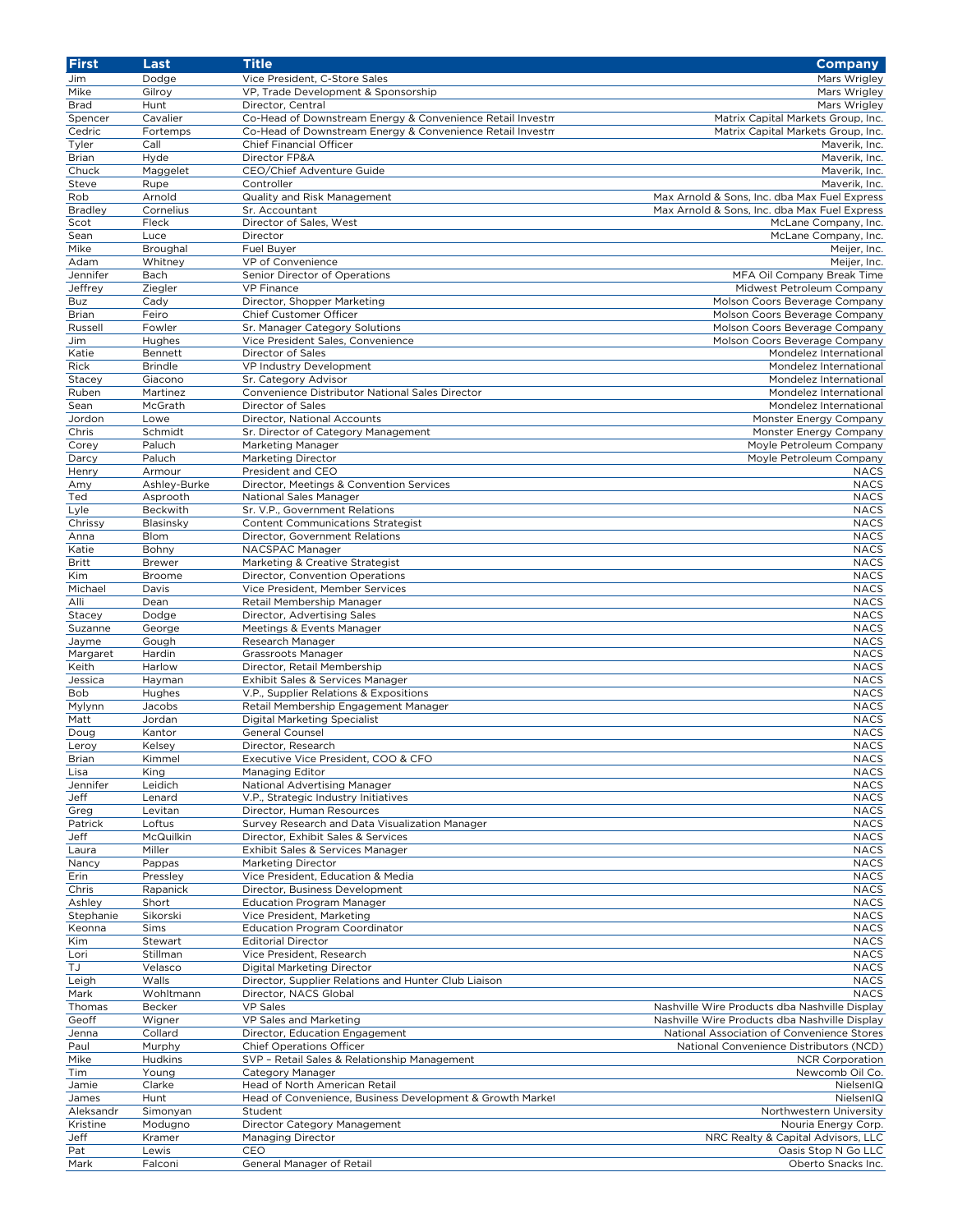| First        | Last            | <b>Title</b>                                          | <b>Company</b>                                         |
|--------------|-----------------|-------------------------------------------------------|--------------------------------------------------------|
| Eric         | Swecker         | Sales Director, Convenience                           | Olo                                                    |
| Justin       | Borchardt       | Chief Financial Officer                               | Open Pantry Food Marts of Wisconsin, Inc.              |
| Robert       | <b>Buhler</b>   | President & CEO                                       | Open Pantry Food Marts of Wisconsin, Inc.              |
| James        | Schutz          | <b>Chief Operating Officer</b>                        | Open Pantry Food Marts of Wisconsin, Inc.              |
| Denton       | Cinquegrana     | Chief Oil Analyst                                     | OPIS, a Dow Jones Company                              |
| Jeff         | Humbert         | Director - Sales/Business Development                 | OPIS, a Dow Jones Company                              |
| <b>Brian</b> | Norris          | Executive Director - Retail Data & Product Management | OPIS, a Dow Jones Company                              |
| Fred         | Rozell          | President                                             | OPIS, a Dow Jones Company                              |
| Paul         | Cwalina         | Senior Vice President, Sales                          | P97 Networks, Inc.                                     |
|              | <b>Kim</b>      |                                                       |                                                        |
| Dae          |                 | Chief Strategy Officer                                | P97 Networks, Inc.                                     |
| Barrett      | Sims            | CFO                                                   | Pak-A-Sak, Inc.                                        |
| Danna        | Holling         | Store Support Services Manager                        | Par Hawaii, LLC                                        |
| Lindsay      | Oien            | <b>Accounting Manager</b>                             | Par Hawaii, LLC                                        |
| Jonathan     | Wilson          | Director of Business Intelligence                     | The Parker Companies dba Parker's Kitchens             |
| Brandon      | Hofmann         | President and COO                                     | Parker's dba The Parker Companies                      |
| Eric         | Jones           | <b>Chief Innovation Officer</b>                       | Parker's dba The Parker Companies                      |
| Gregory      | Parker          | CEO                                                   | Parker's dba The Parker Companies                      |
| <b>Brian</b> | Prevatt         | CFO                                                   | Parker's dba The Parker Companies                      |
| John         | Rhine           | FP&A Manager                                          | Parker's dba The Parker Companies                      |
| Keith        | Saltzman        | Director of Finance and Administration                | Parker's dba The Parker Companies                      |
| Elliott      | Collyer         | Vice President, Retail Fuel and Store Merchandising   | Parkland Corporation                                   |
| James        | Rolph           | Director, Canada Convenience Retail                   | Parkland Corporation                                   |
| Jay          | Erickson        | COO                                                   | Parkland USA                                           |
| Doug         | Haugh           | President                                             | Parkland USA                                           |
| <b>Brian</b> | Sullenger       | Director of Category Managment & Merchandising        | Parkland USA                                           |
| Sean         | Asnes           | Convenience Store Sales                               | Paytronix                                              |
| Ellen        | Brusstar        | Convenience Store Sales                               | Paytronix                                              |
|              |                 |                                                       |                                                        |
| Bethany      | Allee           | SVP, Marketing                                        | PDI                                                    |
| Tom          | <b>Brewer</b>   | <b>VP. National CPG Sales</b>                         | PDI                                                    |
| Patrick      | Dehaan          | VP, Media Relations & Communications                  | PDI                                                    |
| Dafna        | Gabel           | VP, Insights                                          | PDI                                                    |
| Ryan         | Griffin         | Sr. Director, Age-Restricted Brand Partnerships       | PDI                                                    |
| <b>Brad</b>  | McGuinness      | SVP, POS Solutions                                    | PDI                                                    |
| Drew         | Mize            | EVP & GM ERP Solutions                                | PDI                                                    |
| Ron          | Robinson        | SVP, Sales                                            | PDI                                                    |
| Mike         | Gervasio        | Vice President of Category Leadership                 | PepsiCo, Inc.                                          |
| Lindsey      | Hogan           | Director, Category Leadership                         | PepsiCo, Inc.                                          |
| Rosie        | Swan            | Director of Category Management                       | PepsiCo, Inc.                                          |
| Ashleigh     | Bledsoe         | Category Analyst                                      | Perfetti Van Melle USA, Inc.                           |
| Jerry        | Niblett         | <b>Customer Vice President</b>                        | Perfetti Van Melle USA, Inc.                           |
| Jim          | Roy             | President                                             | <b>Persist Solutions</b>                               |
| Scott        | Fitzgerald      | Senior Vice President                                 | Petroleum Realty Corporation                           |
| Kimberly     | <b>Billings</b> | Director, Category Management                         | Pilot Travel Centers LLC                               |
| Chris        |                 | Vice President                                        | Pilot Travel Centers LLC                               |
|              | Cope            |                                                       |                                                        |
| <b>Brian</b> | Ferguson        | Chief Merchant                                        | Pilot Travel Centers LLC                               |
| Ken          | Parent          | Senior Advisor to CEO and Chairman                    | Pilot Travel Centers LLC                               |
| Gary         | Parker          | EVP, Sales                                            | PIM Brands                                             |
| Lance        | Smith           | VP, Industry/Customer Affairs                         | <b>PIM Brands</b>                                      |
| Danielle     | Gutierrez       | Senior Director of Retail Operations                  | Pony Express                                           |
| Erin         | Morgan          | VP of Strategic Development & Operations              | Pony Express                                           |
| Cory         | Willis          | <b>Board Member</b>                                   | Pride Management, LLC                                  |
| Matt         | Darby           | <b>CFO</b>                                            | QuickSav Food Stores, Ltd. dba Beacon & Bridge Markets |
| Robert       | Eastman         | President                                             | QuickSav Food Stores, Ltd. dba Beacon & Bridge Markets |
| Pavel        | Kolyvanov       | <b>Advertising Contact</b>                            | QuickSav Food Stores, Ltd. dba Beacon & Bridge Markets |
| Scott        | Nelson          | Vice President                                        | QuickSav Food Stores, Ltd. dba Beacon & Bridge Markets |
| David        | Gutenkauf       | Inventory Control Coordinator                         | Quil Ceda Village                                      |
| Kevin        | Hill            | Senior Manager, FP&A                                  | RaceTrac, Inc.                                         |
| Harry        | Macintyre       | Executive Director of Financial Planning & Analysis   | RaceTrac, Inc.                                         |
| Mary         | Mamalakis       | Senior Manager of Non-Alcoholic Beverage              | RaceTrac, Inc.                                         |
| Natalie      | Morhous         | President                                             | RaceTrac, Inc.                                         |
| Alan         | Weaver          | Executive Director, Merchandise Planning & Ops        | RaceTrac, Inc.                                         |
| Kurtis       | Maxwell         | General Manager                                       | RallyStop                                              |
|              | Woodman         | Managing Director                                     | Raymond James & Associates, Inc.                       |
| Roger        |                 | President                                             |                                                        |
| Jeff         | Kahler          |                                                       | Ready Training Online - RTO                            |
| Myra         | Kressner        | Consultant                                            | Ready Training Online - RTO                            |
| <b>Brian</b> | Giles           | Sr Director Category Development                      | Red Bull North America, Inc.                           |
| Wes          | Fischer         | Vice President                                        | Refuel, Inc.                                           |
| Jon          | Rier            | <b>CFO</b>                                            | Refuel, Inc.                                           |
| Travis       | Smith           | Chief Development Officer                             | Refuel, Inc.                                           |
| Paul         | Steen           | Director- First Reserve                               | Refuel, Inc.                                           |
| Ali          | Ajram           | Senior Director, Strategic Accounts                   | Reynolds                                               |
| Daniel       | Harrington      | Senior Director, Retail                               | Reynolds                                               |
| Shazad       | Hooda           | Senior Director, RGM Retail Planning                  | Reynolds                                               |
| Bill         | McCloskey       | COO                                                   | Rmarts LLC                                             |
| Dan          | Razowsky        | Operations and Marketing Coordinator                  | Rmarts LLC                                             |
| Rob          | Razowsky        | CEO/Chairman                                          | Rmarts LLC                                             |
| Thomas       | Robinson        | Chairman                                              | Robinson Oil Corporation                               |
| Jeffry       | <b>Harrison</b> | Co-Founder & President                                | RoverTown                                              |
| Scott        | Walters         | Head of Sales                                         | RoverTown                                              |
| John         | Bertucci        | President                                             | RowLogic, LLC                                          |
| Seth         | Bertucci        |                                                       | RowLogic, LLC                                          |
| Jack         | Kimberly        | VP Convenience Store Division                         | Royal Cup Coffee and Tea                               |
| John         |                 | President                                             | RPF Oil Company                                        |
|              | Fleckenstein    |                                                       |                                                        |
| Steve        | Hill            | Senior Analyst                                        | Ruiz Food Products, Inc.                               |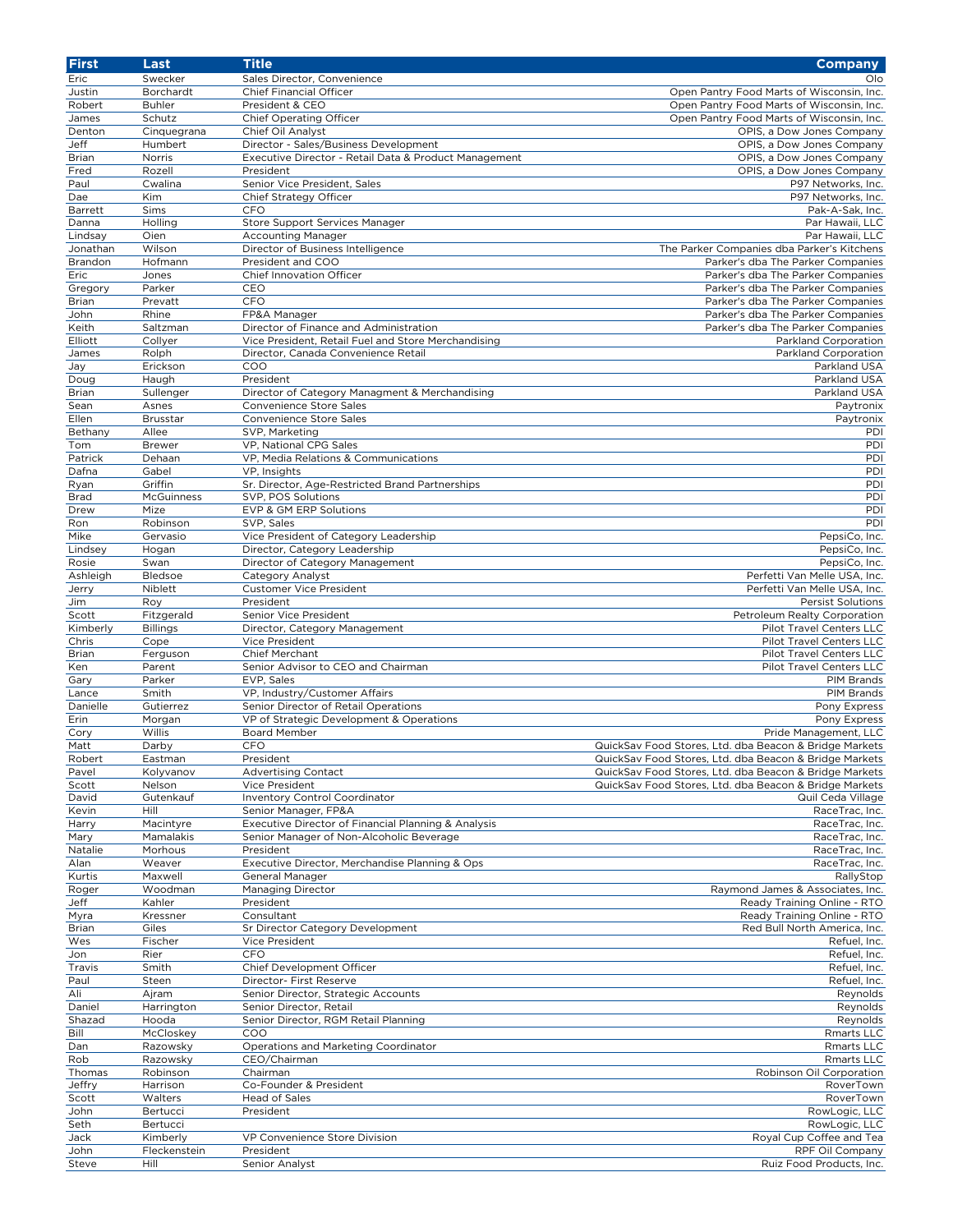| <b>First</b> | Last                          | <b>Title</b>                                      | <b>Company</b>                                     |
|--------------|-------------------------------|---------------------------------------------------|----------------------------------------------------|
| JP           | Patel                         | Vice President                                    | SAASOA                                             |
| Megan        | Vargin                        | Vice President of Sales - CStores/Retail          | SEB Professional North America                     |
| <b>Brad</b>  | Jones                         | Key Account Manager                               | Segment CM dba Vivazen                             |
| <b>CJ</b>    | Watson                        | SVP of Sales                                      | Segment CM dba Vivazen                             |
| Casey        | Williams                      | VP National Accounts                              | Segment CM dba Vivazen                             |
| Daniel       | Coffin                        | VP of Marketing                                   | Sheetz, Inc.                                       |
| Matt         | High                          | Sr. Made to Order, Category Sales Manager         | Sheetz, Inc.                                       |
| Tom          | Luciano                       | <b>VP Finance</b>                                 | Sheetz. Inc.                                       |
| Joseph       | Sheetz                        | Executive Vice Chairman                           | Sheetz, Inc.                                       |
| David        | Woodley                       | Executive VP Sales & Marketing/Supply Chain       | Sheetz, Inc.                                       |
| Daniel       | Wolfanger                     | Category Manager                                  | Sonbyrne Sales, Inc.                               |
| Glennie      | Bench                         | President, COO                                    | Southwest Georgia Oil Co., Inc. dba SunStop Stores |
| Troy         | Calhoun                       | Director of Marketing                             | Southwest Georgia Oil Co., Inc. dba SunStop Stores |
| Michelle     | Weckstein                     | Director of Food Service                          | Southwest Georgia Oil Co., Inc. dba SunStop Stores |
| David        | Worrell                       | Director of Retail Operations & Major Fuel Brands | Southwest Georgia Oil Co., Inc. dba SunStop Stores |
| Cody         | Vela                          | Manager, Fuel Retail Operations                   | Spartan Stores Fuel LLC                            |
| Francis      | Wong                          | <b>VP Retail Finance</b>                          | Spartan Stores Fuel LLC                            |
| Mary         | Sonatore                      | Category Manager                                  | Speedy Stop Food Stores                            |
| Brendan      | Nugent                        | VP of Merchandising                               | The Spinx Company, Inc.                            |
| Jim          | Weber                         | EVP of Merch & CMO                                | The Spinx Company, Inc.                            |
| Bryan        | Zeiger                        | Vice President of Alternative Format              | The Spinx Company, Inc.                            |
| Lisa         | Dell'Alba                     | President/CEO                                     | Square One Markets, Inc.                           |
| Michael      | Crouch                        | Vice President of Sales, C-Store                  | SRP Companies/Solaray-Pugs                         |
| Dan          | Reilly                        | VP, Product and Marketing                         | SRP Companies/Solaray-Pugs                         |
| Kristin      | Dauzat                        | Accountant                                        | St. Romain Oil Company, LLC                        |
| Anne         | Gauthier                      | CFO/Co-CEO                                        | St. Romain Oil Company, LLC                        |
| Frank        | Beard                         | Marketing & Customer Experience                   | Standard AI                                        |
| Alex         | Plant                         | VP, Marketing                                     | Standard Al                                        |
| Eric         | Breiding                      | President, Americas                               | Stewart's Enterprises, Inc.                        |
| Charley      | Jones                         | President & Owner                                 | <b>Stinker Stores</b>                              |
| Kristal      | Searle                        | <b>Chief Financial Officer</b>                    | <b>Stinker Stores</b>                              |
| Eva          | Strasburger                   | President                                         | StrasGlobal                                        |
| Roy          | Strasburger                   | CEO                                               | StrasGlobal                                        |
| Danielle     | McMiller                      | <b>VP Marketing</b>                               | <b>Structural Concepts Corporation</b>             |
| Paul         | Elliott                       | National Accounts Category Manager                | Swedish Match North America                        |
| Spencer      | Munro                         | Insights Analyst                                  | Swedish Match North America                        |
| Joe          | Teller                        | Director, Category Management                     | Swedish Match North America                        |
| Mike         | White                         | Category Management                               | Swedish Match North America                        |
| Matt         | Calise                        | Brand Manager, Core Brands                        | Swisher International, Inc.                        |
| Karen        | Saber                         | VP, Business Analytics                            | Swisher International, Inc.                        |
| Steve        | Brady                         | Global Head of Sales                              | <b>Techniche Americas LLC</b>                      |
| Debi         | Boffa                         | President                                         | Thorntons LLC                                      |
| Alex         | Kupper                        | Senior Category Manager                           | Thorntons LLC                                      |
| Doug         | Parker                        | Director of Category Management                   | Thorntons LLC                                      |
| <b>Brian</b> | Scantland                     | Vice President, Fresh Food Operations             | Thorntons LLC                                      |
| Kevin        | Kelly                         | <b>SVP Hospitality</b>                            | <b>Travel Centers of America</b>                   |
| Kaitlin      | Wolfe                         | Vice President, Merchandising                     | <b>Travel Centers of America</b>                   |
| Patrick      | Abernathy                     | Retailer & Platform Adoption Manager              | TruAge                                             |
| Richard      | DeRose                        | SVP-Convenience                                   | TSN-A Bunzl Company                                |
| Benjamin     | Hoffmeyer                     | VP of Marketing & Merchandising                   | TXB Stores formerly Kwik Chek Food Stores          |
| Kevin        | Smartt                        | CEO/President                                     | TXB Stores formerly Kwik Chek Food Stores          |
| Rick         | Tellez                        | <b>CFO</b>                                        | TXB Stores formerly Kwik Chek Food Stores          |
| Ben          | Boyd                          | Vice President Sales                              | Tyson Foods, Inc.                                  |
| Honey        | Brinkley                      | Sales Director                                    | Tyson Foods, Inc.                                  |
| Kevin        | Gaffney                       | <b>Director Sales</b>                             | Tyson Foods, Inc.                                  |
| Charles      | Lawton                        | National Account Manager                          | United National Consumer Suppliers                 |
| Jeanne       | Ha                            | Manager, Marketing and Operations                 | United Pacific                                     |
| Mauricio     | Romero                        | VP, Retail Finance                                | <b>United Pacific</b>                              |
| Beth         | Caldwell                      | Retail Analyst                                    | United Refining Company dba Country Fair/Kwik Fill |
| Paul         | Rankin                        | Vice President/Retail Marketing - Country Fair    | United Refining Company dba Country Fair/Kwik Fill |
| Allison      | Baker                         | Senior Director, Account Management               | Upside Services dba GetUpside                      |
| Ryan         | Gaylor                        | VP, Fuel                                          | Upside Services dba GetUpside                      |
| Lacy         | Martin                        | Associate Product Marketing Manager               | Upside Services dba GetUpside                      |
| <b>Brad</b>  | Anderson                      | Director of Operations                            | Weigel's Stores, Inc.                              |
| <b>Nick</b>  | Triantafellou                 | Director of Marketing                             | Weigel's Stores, Inc.                              |
| Doug         | Yawberry                      | President                                         | Weigel's Stores, Inc.                              |
| Randy        | Mellott                       | Managing Director                                 | Wells Fargo                                        |
| Matt         | Virtue                        | Director                                          | Wells Fargo                                        |
| Nancy        | Westgate-Sytsema Co-President |                                                   | WESCO, Inc.                                        |
| Jennie       | Jones                         | Senior Vice President, National C-Store           | Westrock Coffee Company                            |
| Stephen      | Roberts                       | Director of Sales                                 | Westrock Coffee Company                            |
| Cody         | Stevens                       | Vice President of Sales & Operations              | Wynn's Grain & Spice, LLC                          |
| Lisa         | Ham                           | Director of Merchandising & Space Planning        | Yesway                                             |
| Beth         | Caldwell                      | Retail Analyst                                    | United Refining Company dba Country Fair/Kwik Fill |
| Karen        | Kuehn                         | <b>Financial Controller</b>                       | United Refining Company dba Country Fair/Kwik Fill |
| Jon          | Mechling                      | Director of Retail Facility Management            | United Refining Company dba Country Fair/Kwik Fill |
| Paul         | Rankin                        | Vice President/Retail Marketing - Country Fair    | United Refining Company dba Country Fair/Kwik Fill |
| Allison      | Baker                         | Senior Director, Account Management               | Upside Services dba GetUpside                      |
| Ryan         | Gaylor                        | VP, Fuel                                          | Upside Services dba GetUpside                      |
| Lacy         | Martin                        | Associate Product Marketing Manager               | Upside Services dba GetUpside                      |
| <b>Brad</b>  | Anderson                      | Director of Operations                            | Weigel's Stores, Inc.                              |
| Nick         | Triantafellou                 | Director of Marketing                             | Weigel's Stores, Inc.                              |
| Doug         | Yawberry                      | President                                         | Weigel's Stores, Inc.                              |
| Randy        | Mellott                       | Managing Director                                 | Wells Fargo                                        |